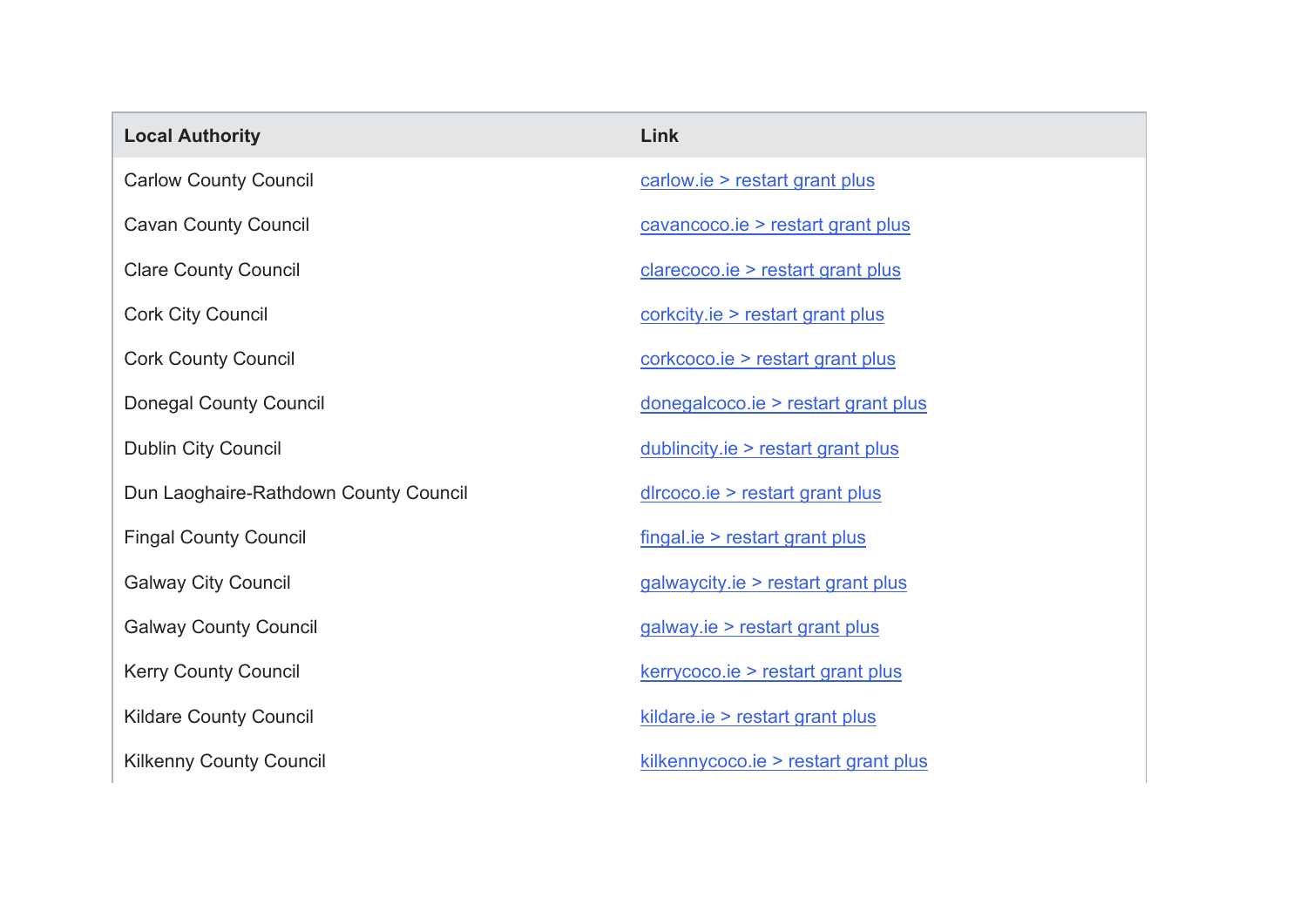| <b>Local Authority</b>                   | Link                                     |
|------------------------------------------|------------------------------------------|
| <b>Laois County Council</b>              | laois.ie > restart grant plus            |
| <b>Leitrim County Council</b>            | leitrimcoco.ie > restart grant plus      |
| <b>Limerick City and County Council</b>  | limerick.ie > restart grant plus         |
| <b>Longford County Council</b>           | longfordcoco.ie > restart grant plus     |
| <b>Louth County Council</b>              | louthcoco.ie > restart grant plus        |
| <b>Mayo County Council</b>               | $mayo.e$ > restart grant plus            |
| <b>Meath County Council</b>              | meath.ie > restart grant plus            |
| <b>Monaghan County Council</b>           | monaghan.ie > restart grant plus         |
| <b>Offaly County Council</b>             | offaly.ie > restart grant plus           |
| <b>Roscommon County Council</b>          | roscommoncoco.ie > restart grant plus    |
| <b>Sligo County Council</b>              | sligococo.ie > restart grant plus        |
| South Dublin County Council              | southdublin.ie > restart grant plus      |
| <b>Tipperary County Council</b>          | tipperarycoco.ie > restart grant plus    |
| <b>Waterford City and County Council</b> | waterfordcouncil.ie > restart grant plus |